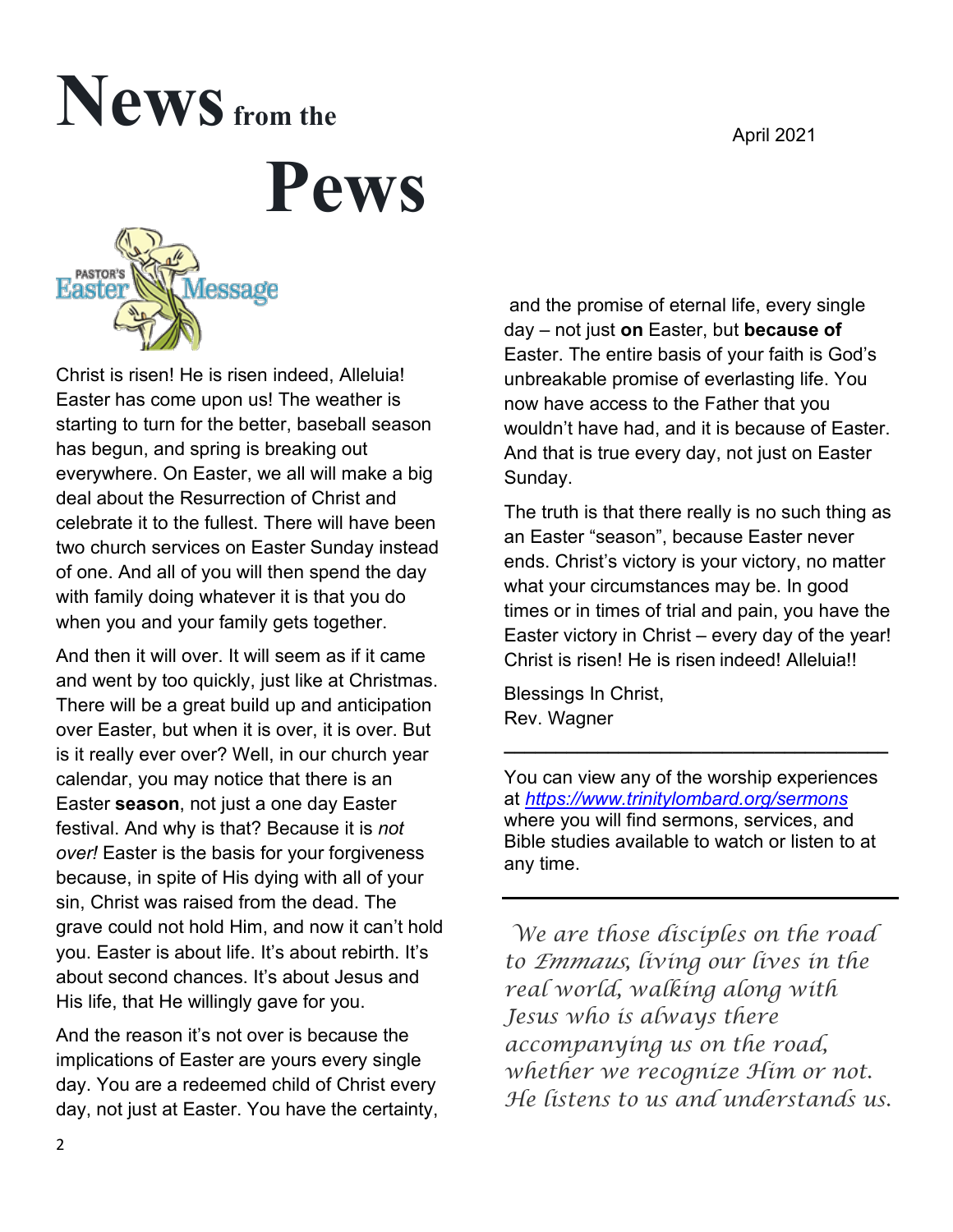

*Church Services* 

**In person services** 

**Trinity's in-person services continue**  Sundays at 9 a.m. Mondays at 7 p.m.

Schedule

**Holy week/ Easter Schedule:** 

**Maundy Thursday - 4/1** - Divine service at 1 and 7 p.m. Livestreamed at 7 p.m. **Good Friday - 4/2** - Service of darkness at 1 and 7 p.m. Livestreamed at 7 p.m. **Easter Sunday - 4/4** - Divine service at 7 and  $9a \, m$ Livestreamed at 7 a.m. – rebroadcast at 9 a.m. Important Notes –

\* Reservations are required for Easter Sunday attendance.

**Church and School Office will be closed through Monday, April 5, for Spring Break. The office will re-open on Tuesday, April 6.**

*ALSO, PLEASE NOTE THAT FACE MASKS ARE still REQUIRED along with social distancing..*

**Unable to attend in person on Sunday? The 9 a.m. service is livestreamed on** [Facebook@TrinityLombard](about:blank) and on Trinity's website at [Trinitylombard.org.](about:blank) A downloadable order of worship will be attached, and the bulletin blurbs are emailed weekly prior to the Sunday services.

**\_\_\_\_\_\_\_\_\_\_\_\_\_\_\_\_\_\_\_\_\_\_\_\_\_\_\_\_\_\_\_\_\_\_\_\_\_**



Parents and students alike have enjoyed knowing that their education has continued throughout the pandemic and

that they are in a safe environment. We have been blessed to provide great teachers and

facilities that comply with all regulations. The students are excited to see the sunnier days. Besides their studies, last month, they participated in a service project in which they were to collect non-perishable food for food pantries in Lombard and Chicago (at our linkage church). Miss Kraegel led students in aftercare as they sorted and packed boxes for distribution. Trinity teachers and students know how to serve.



In the student produced, News & Views letter, Miss Rachel was featured with a picture of her as a child. Today she teaches preschool here at our school. When

the teachers look at the children in the classrooms here at Trinity, they see them for their future possibilities. We have graduated students who travel the world, holding seminars for large companies, those who own businesses, as well as teachers. Our students graduate, equipped to take on high school and future education.

As Easter fast approaches, we will be taking our annual **Spring Break**. Trinity Lutheran Church and School Office will be closed for Spring Break through Monday, April 5. The office will re-open on Tuesday, April 6. See you then.

**\_\_\_\_\_\_\_\_\_\_\_\_\_\_\_\_\_\_\_\_\_\_\_\_\_\_\_\_\_\_\_\_\_\_\_\_**

Blessings,

Julie Messina Principal – 7th & 8th Grade Teacher [JMessina@trinitylombard.org](mailto:JMessina@trinitylombard.org) 630.627.5601 ext. 205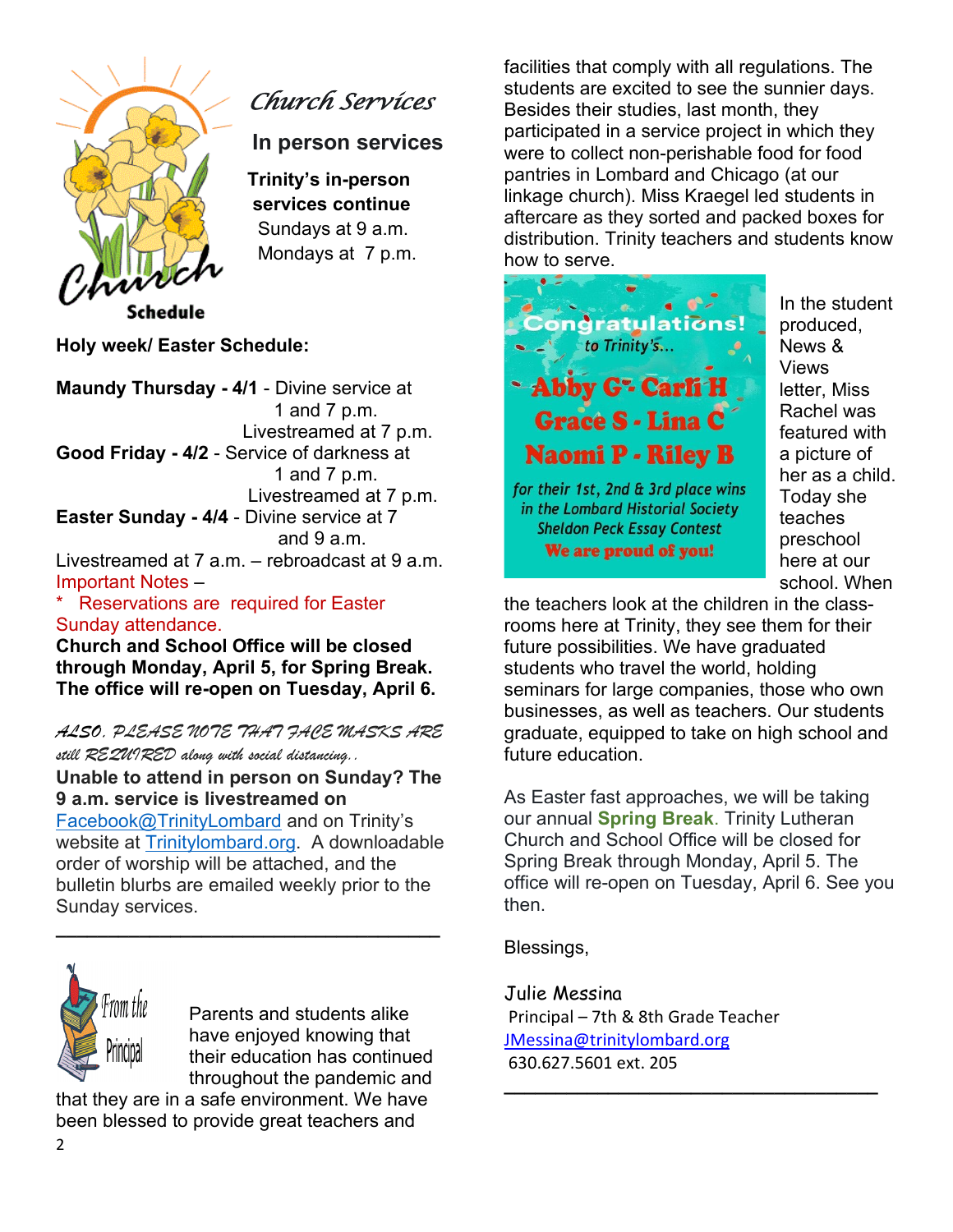

## PRAYER PARTNERS Bulletin

If you have a prayer request or would like to give an update on someone we have been praying for, please contact Pastor

Wagner. Or you can also submit your request directly to Nadine Anderson at 630.629.2197, or email [duke3579@comcast.net.](mailto:duke3579@comcast.net) Look for the Prayer Partners coming each month to your email address.

 $\overline{\phantom{a}}$  , and the set of the set of the set of the set of the set of the set of the set of the set of the set of the set of the set of the set of the set of the set of the set of the set of the set of the set of the s

Thank you Lord for letting us talk to You, knowing that You hear us. Thank You that we can sit down with You daily for a talk or walk along-side You as we go about our day and just talk to You about a friend or a need, and You always listen.

 $\overline{\phantom{a}}$  , and the contract of the contract of the contract of the contract of the contract of the contract of the contract of the contract of the contract of the contract of the contract of the contract of the contrac

# *Board of Evangelism*

## **In the Word**

*God places the lonely in families …* [\(Psalm](http://r20.rs6.net/tn.jsp?f=001fFyWZYC2iA6ZaezLavWQGdXk5G7ayW4wvC_7FApud6XA6SJzM7AmK8btBaB8mLMFkDW78RbOe6IvSNLb3XNoHvMnYC3nbZVrAb7lsR09UCNIo9q4Mg8WFhnrRcTzFsi4AWBCIBpIaBBlrprQAqGiQPMny3PV2qeOju9Zy7VZ96A=&c=AVkUy7qSqkEosgzSkkZqtxmZoecZwisTYYZ6AAqS0WC8dpOPZP6C0g==&ch=2-jsuSyiyF_OROX0raW9naVfGZ86iPvXIbgCFq98_R4kkFDwGkkB-g==)  [68:6a](http://r20.rs6.net/tn.jsp?f=001fFyWZYC2iA6ZaezLavWQGdXk5G7ayW4wvC_7FApud6XA6SJzM7AmK8btBaB8mLMFkDW78RbOe6IvSNLb3XNoHvMnYC3nbZVrAb7lsR09UCNIo9q4Mg8WFhnrRcTzFsi4AWBCIBpIaBBlrprQAqGiQPMny3PV2qeOju9Zy7VZ96A=&c=AVkUy7qSqkEosgzSkkZqtxmZoecZwisTYYZ6AAqS0WC8dpOPZP6C0g==&ch=2-jsuSyiyF_OROX0raW9naVfGZ86iPvXIbgCFq98_R4kkFDwGkkB-g==) NLT).

#### **Of the Word**

Some people live within a few miles of their family members; others measure the distance in time zones. Some consider the proximity too constrictive; others ache to be closer to home. In each situation, there are those who are lonely. Surprised? Our God is not, and He understands. We are a very mobile society, and it is evident in our churches.

It is quite common for our membership to include transplants from other towns, states, or countries. Even in smaller congregations individuals may feel excluded. Our caring Father understands our need to be connected and accepted. His compassion is obvious in the words, *God places the lonely in families* [\(Psalm 68:6a](http://r20.rs6.net/tn.jsp?f=001fFyWZYC2iA6ZaezLavWQGdXk5G7ayW4wvC_7FApud6XA6SJzM7AmK8btBaB8mLMFkDW78RbOe6IvSNLb3XNoHvMnYC3nbZVrAb7lsR09UCNIo9q4Mg8WFhnrRcTzFsi4AWBCIBpIaBBlrprQAqGiQPMny3PV2qeOju9Zy7VZ96A=&c=AVkUy7qSqkEosgzSkkZqtxmZoecZwisTYYZ6AAqS0WC8dpOPZP6C0g==&ch=2-jsuSyiyF_OROX0raW9naVfGZ86iPvXIbgCFq98_R4kkFDwGkkB-g==) NLT). Think how often

Jesus reached out in compassion to the solitary and isolated.

Lord, fill me with the courage and compassion to reach my hand out in Christian friendship to someone I don't know. In Jesus' name. Amen.

Adapted from Jan Struck, Mustard Seed Devotions

>>>>>>>>>>>>>>>>>>>>>>>>>>>>>>>>>>>

A good way to stay connected to your church family is thru the PRAYER CONNECTION; between you, God, and another Trinity member. Though there are still limitations because of caution in effect, the scripture from Matt 18:20, "For where two or three are gathered together in my name, there am I in the midst of them." This reminds us of the importance of staying connected to each other. We are instructed by scripture to meet together and encourage one another. When we pray together, we remain together. Connecting via text, phone or email, gives us a safe way to stay in touch. If the Holy Spirit is nudging you about it, please email your name and phone number to

[prayerconnection@trinitylombard.org,](mailto:prayerconnection@trinitylombard.org) or alternatively, contact the church office at 630.629.8765 and an Evangelism Board member will contact you promptly.

Jeremiah 29:12 "Then you will call upon me and come and pray to me, and I will hear you."

**\_\_\_\_\_\_\_\_\_\_\_\_\_\_\_\_\_\_\_\_\_\_\_\_\_\_\_\_\_\_\_\_\_\_\_\_\_**

Blessings, **Board of Evangelism**

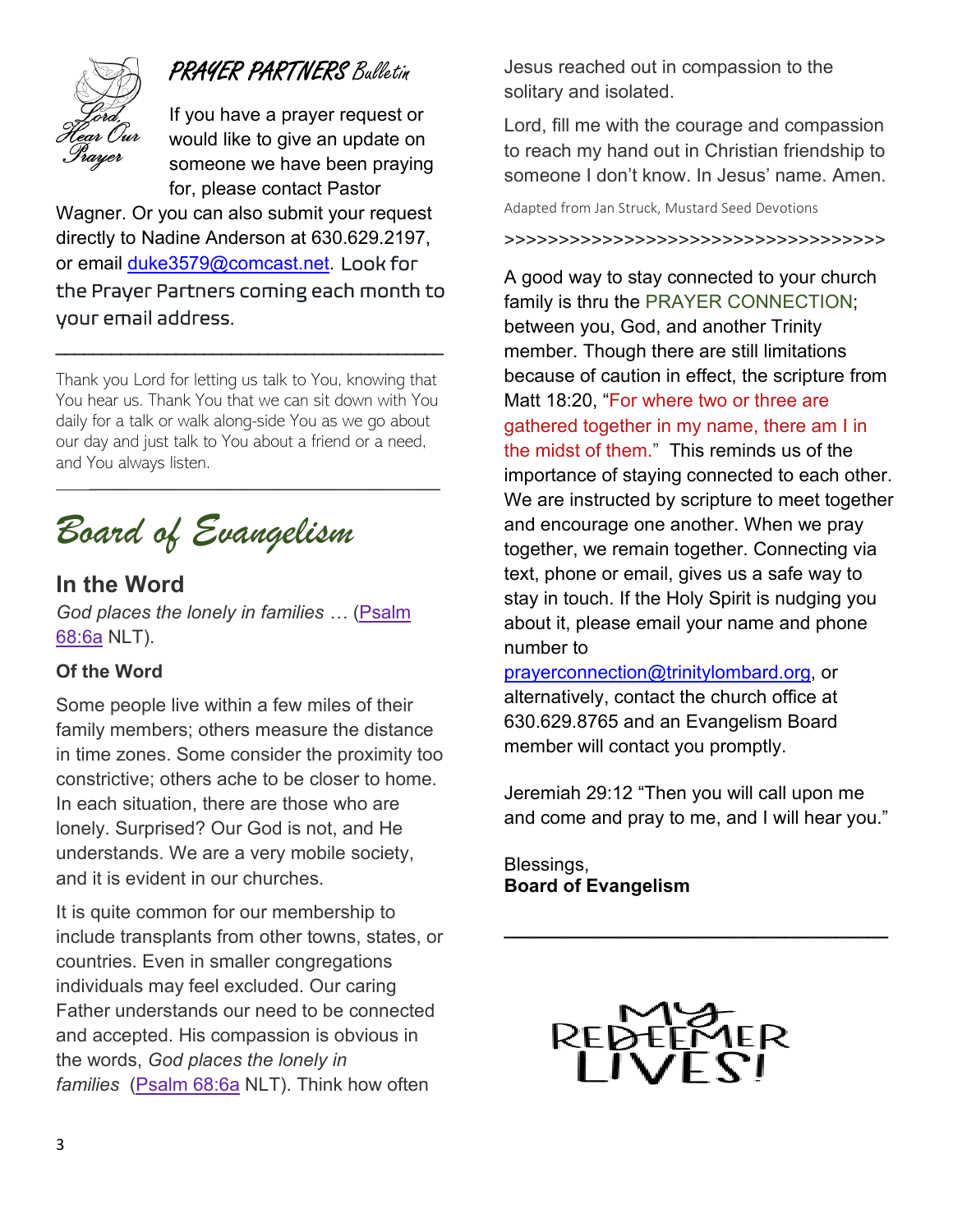



 **Gathering together April 8, 6:30 p.m. Parish Hall** 

Mary/Martha women (includes all women and young ladies) will

meet in the Parish Hall to go thru a bible study entitled, *"Joy in His Presence".* Please bring your Quarterly if you have one, or your bible. There are always snacks and dessert will be served. You're welcome to bring a snack.

RSVP by texting or call Arlene Solyom at 630.715.7764 if you would like to know more about the event. Park in the rear for easy access.



**\_\_\_\_\_\_\_\_\_\_\_\_\_\_\_\_\_\_\_\_\_\_\_\_\_\_\_\_\_\_\_\_\_\_\_\_\_**

 **May 6 6:30 p.m.**

**LORD, POUR OUT YOUR LOVE, LIFE,** 

 **AND** *Liberty* 

Let's begin praying together now, please join together in prayer. Jesus we come now

professing that You are our Lord, the One and only Son of God who came to take away the sin of the world and that whosoever believes in You will not perish but have everlasting life. As our Lord we are clay in Your hands, vessels of Your plans and love. Fill us we pray, to be overflowing vessels and examples of Your LOVE, LIFE, and LIBERTY. We thank you for loving us and we commit to showing and sharing Your love. We thank you for our life and commit to serving You in the awe and respect You deserve, knowing You have put Your image in all of us, and that every person is fearfully and wonderfully made. We thank you for forgiving our sins; for the LIBERTY you have given us, and the mercy You have shown us. You suffered in agony on the cross and took on the wrath that should have been ours, so that we might be found "Not guilty" through Your shed blood. Help us to show compassion and respect to others so that they may hear the gospel and come to know You as Lord and know the release of being no longer a slave to sin. Pour out Lord, and pour through Your Church across America we pray, in Jesus Name. Amen!

By: Kathy Branzell, President National Day of Prayer Task Force

It's not time yet to get together for Sunday morning Bible Study. BUT Wednesday evening classes are available and waiting just for you.

\_\_\_\_\_\_\_\_\_\_\_\_\_\_\_\_\_\_\_\_\_\_\_\_\_\_\_\_\_\_\_\_\_\_\_\_\_



**Wednesdays** – Pastor's Wednesday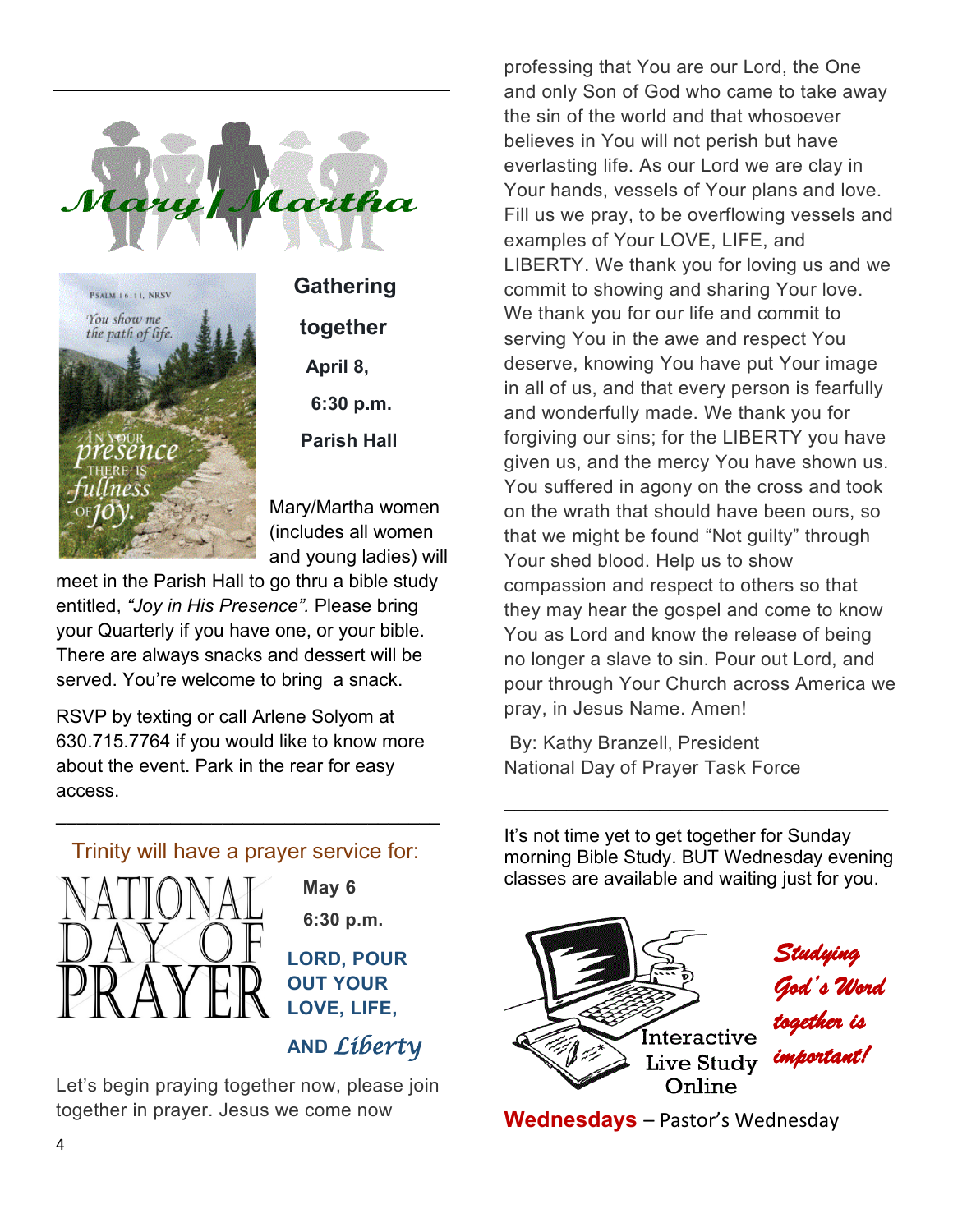evening Bible classes are interactive if you participate on Facebook. They begin **at 6 p.m. on Wednesdays LIVE …**

[@trinitylombard](about:blank) and [TrinityLombard.org](http://www.trinitylombard.org/) Each one is unique so you can join in at any time. Pastor welcomes any of the Bible related questions you submit right online.

**\_\_\_\_\_\_\_\_\_\_\_\_\_\_\_\_\_\_\_\_\_\_\_\_\_\_\_\_\_\_\_\_\_\_\_\_\_**

It has been a long season of working thru a pandemic that hit our nation as well as the whole world. Perhaps you have lost a loved one or a friend to sickness, and your sorrow could only be shared with a few in person. Perhaps you have lost your job or suffered in other ways. You may have asked the same questions being asked by Michael Newman, who himself has been challenged to ask ....

## *Where is God in our suffering?*



Who is this God who allows suffering, loss, and pain? Why did He let you be tossed into the miry pit of misery anyway? If that is how God works, why would you want to have anything to do with Him? For one important reason: in this hurting and broken world, there is no one else who can lift you out and bring you through.

In our own imaginations, it could be wonderful if a supreme being prevented every injustice, every tragedy, every illness, and everything that causes sadness. You may wish for a deity who would eradicate all hunger, poverty, abuse, and division—right now. But imagining a god like that or saying that God should be like that doesn't make that kind of god a reality.

Why doesn't God act the way we think He should act? Why doesn't He operate on our timetable or do what we honestly believe seems best?

I don't know. All I know is that there is a way God reveals Himself to us in this flawed and failure-filled world. He chooses to be with us, to walk with us through the pain, and to promise that one day, every tear will be wiped away and all things will be made new. You may earnestly desire a different kind of god, but there is only one God who has really shown up in the flesh and made Himself known. This true God entered human history—our real and brutal world. We know Him by His name: Jesus.

Instead of making you comfortable, Jesus joins you in your discomfort. He died for you and broke the hopelessness of death by [rising](https://blog.cph.org/serve/six-reasons-to-have-certainty-in-jesus-resurrection)  [from](https://blog.cph.org/serve/six-reasons-to-have-certainty-in-jesus-resurrection) [the dead.](https://blog.cph.org/serve/six-reasons-to-have-certainty-in-jesus-resurrection) He promised that complete restoration and relief will arrive. It's just not here yet. In your raw reality, Jesus is the one who can help you, save you, and bring you through your pain. The apostle Peter said about Jesus, "There is salvation in no one else, for there is no other name under heaven given among men by which we must be saved" (Acts 4:12). There isn't anyone else out there who brings genuine healing and peace to your dark places of hurt and heartbreak. But that is what we need. We need to be saved.

Knowing that God is with us through it all, and seeing Jesus shoulder your pain demonstrates decisively that the God of the universe isn't ignoring you. He hasn't forgotten about you. He cares about you. [He loves you](https://blog.cph.org/read/four-bible-verses-about-the-love-of-your-god) and hurts with you. He provides real help and hope.

That is why the writer of the Book of Hebrews urges you today, "Let us hold fast the confession of our hope without wavering, for He who promised is faithful" (10:23).

Who is God? "The Lord is near to the brokenhearted and saves the crushed in spirit" (Psalm 34:18). "He heals the brokenhearted and binds up their wounds" (Psalm 147:3). This adapted post is from [Getting through Grief:](https://www.cph.org/p-33879-getting-through-grief-eight-biblical-gifts-for-living-with-loss.aspx)  [Eight Biblical Gifts for Living with Loss](https://www.cph.org/p-33879-getting-through-grief-eight-biblical-gifts-for-living-with-loss.aspx) . If you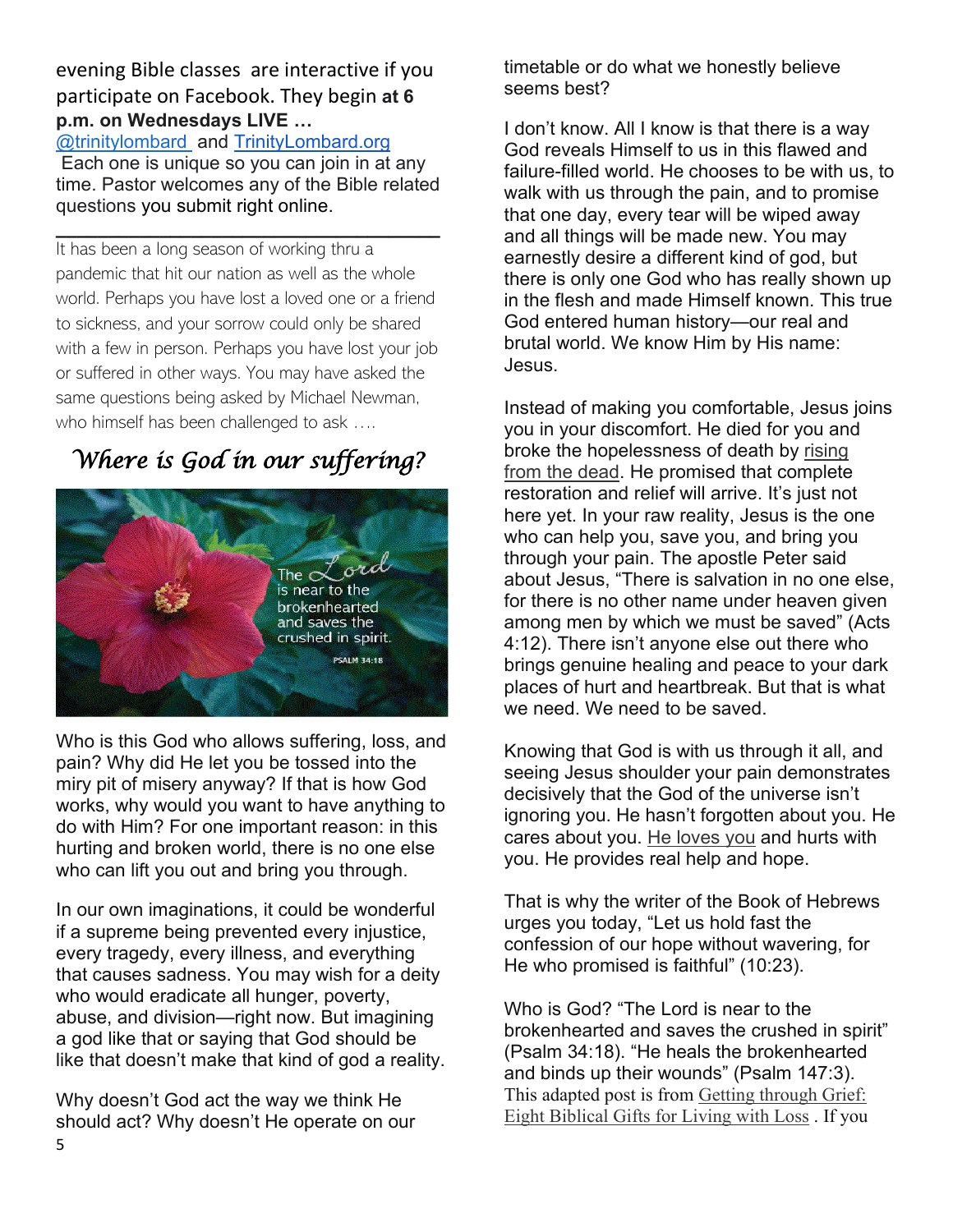want to read more, it is written by Michael W.Newman. Published by CPH



## Daily Devotions Lutheran Church Charities

*'Let us then approach God's throne of grace with confidence, so that we may receive mercy and find grace to help us in our time of need' (Hebrews 4:16). 'If our hearts do not condemn us, we have confidence before God and receive from him anything we ask, because we keep his commands and do what pleases him' (1 John 3:21-22). 'This is the confidence we have in approaching God: that if we ask anything according to his will, he hears us. And if we know that he hears us – whatever we ask – we know that we have what we asked of him' (1 John 5:14-15). 'Now to Him who is able to do exceedingly abundantly above all that we ask or think, according to the power that works in us, to Him be glory…forever and ever' (Ephesians 3:20-21). 'If you, then, though you are evil, know how to give good gifts to your children, how much more will your Father in heaven give good gifts to those who ask him!' (Matthew 7:11).*

*Tim Hetzner, CEO of Lutheran Church Charities and author of WORD Bible Studies, makes devotions on line that you can listen to as well as read. Follow the link below.* LCC Daily Devotion [devotion@lutheranchurchcharities.org](mailto:devotion@lutheranchurchcharities.org) 

\_\_\_\_\_\_\_\_\_\_\_\_\_\_\_\_\_\_\_\_\_\_\_\_\_\_\_\_\_\_\_\_\_\_\_\_\_\_\_\_\_\_\_\_



Check out the Mustard Seed Daily Devotions, available thru the LWML web page. There is an abundance of free material

available, from Devotions to Bible Studies.

**\_\_\_\_\_\_\_\_\_\_\_\_\_\_\_\_\_\_\_\_\_\_\_\_\_\_\_\_\_\_\_\_\_\_\_\_\_**



*All women of Trinity Lombard are automatically members of the LWML and women in mission, thru the church***.**

**As Lutheran Women in Mission, we joyfully proclaim Christ, support missions, and equip women to honor God by serving others.**

The Lutheran Women's Missionary League (LWML) is an official auxiliary of The Lutheran Church—Missouri Synod. For 79 years, the LWML has focused on affirming each woman's relationship with Christ, encouraging and equipping women to live out their Christian lives in active mission ministries and to support global missions.

You too, can support the mission field without going out of the country physically. "Mites" are



collected in these little boxes and are applied toward mission efforts. **Districts** still retain 75% of mite offerings for the work of the LWML at that level. And yet, **National** mites fund well over \$1 million

in mission grants.

**Mite Report for global missions: The 2019–2021 fiscal period is April 1, 2019 to March 31, 2021**. **\$2,100,000.00**

## **Mite Offerings Received**  Amounts as of February 28, 2021……. \$2,137,742.34

[Mite Report —](https://unite-production.s3.amazonaws.com/tenants/lwml/attachments/291875/2019-2021_MISSION-GOAL-REPORT_02-28-2021.pdf) February 2021 *posted 3/11/2021*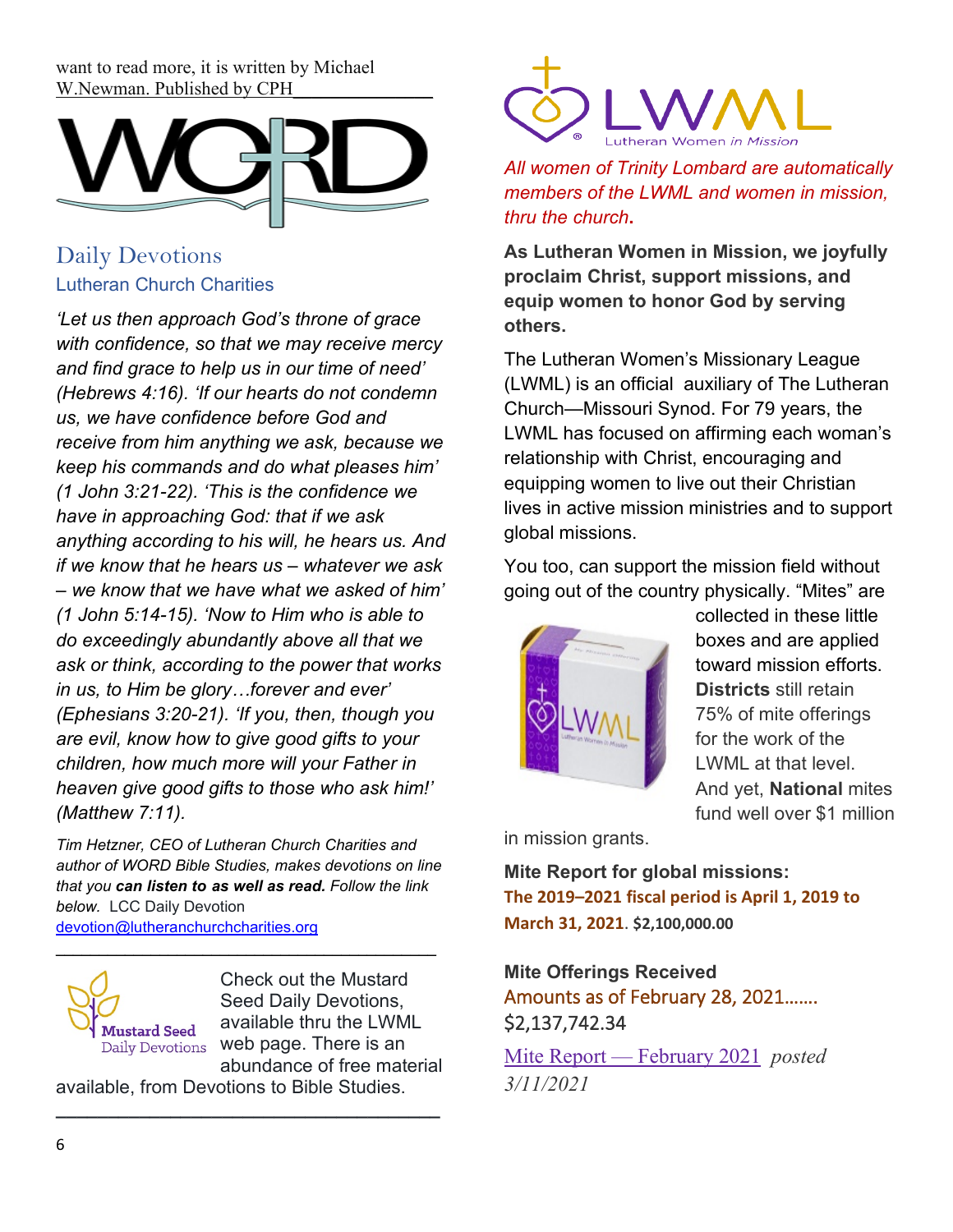Based on the Biblical account of the widow's mite (Luke 21:1–4), the Mite Box is intended for regular contributions of "mites" — offerings above and beyond the support given to congregations and the LCMS. Mite Box contributions amount to millions of dollars that fund district and national [mission grants](https://www.lwml.org/mission-grants) and implement the LWML program.

Lutheran women have stepped out in faith, setting goals and trusting God to move the hearts of His people to give generously to LWML to proclaim the Gospel.

There are 34 Mission Grant Proposals Selected for the upcoming 2021 LWML Convention. See convention detail below:

## 2021 Convention



**Date:** June 24–27, 2021 **Location:** Lexington, Kentucky **Theme:** Running the Race … Looking to Jesus

**Scripture Verse:** *Therefore, since we are surrounded by so great a cloud of witnesses, let us also lay aside every weight, and sin which clings so closely, and let us run with endurance the race that is set before us, looking to Jesus, the founder and perfecter of our faith, who for the joy that was set before him endured the cross, despising the shame, and is seated at the right hand of the throne of God* (Hebrews 12:1-2).

**Goal Statement:** Looking to Jesus, we run the race set before us and proclaim the joy of the Lord.

**Objectives:** Convention attendees will:

- Focus on Jesus through God's Word and Sacrament.
- Joyfully celebrate our salvation with song and prayer.

• Serve our neighbors through witness and mission.

## **Two Grants from NID will appear on the National LWML Ballot ……..**

#### 1.**Phil's Friends**

2.**Mercy House Belize Lutheran Campus**

3. Another grant on the ballot which will benefit Northern Illinois was submitted by **Redeeming Life Outreach Ministries** in Florida to locate a maternity home in the Northern Illinois District.

4. A fourth grant on the ballot will provide 50% of the funds for **LINC Chicago**.

Voting delegate and alternate for Zone 6 will be Arlene Solyom from Trinity Lombard and Marilyn Hess, Zone 6 President Please keep all those traveling, in your prayers.



register at voiceofcare.org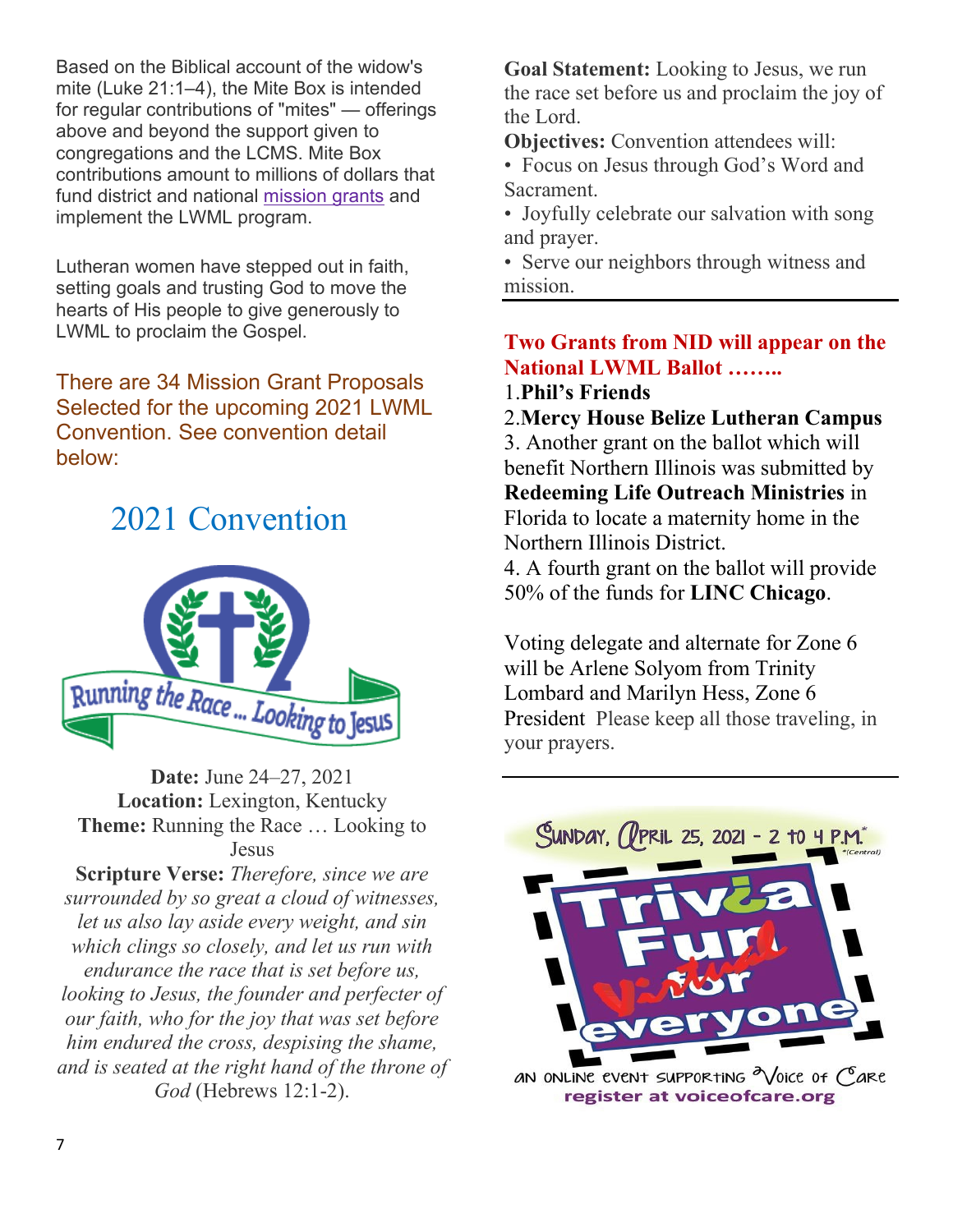## Commitment Drive



Members and regular attendees at Trinity Lutheran Church are requested to participate in a 2021 Commitment Drive.

*"Each one must give as he has decided in his heart, not reluctantly or under compulsion, for God loves a cheerful giver."* 2 Corinthians 9:7

Your gifts are the blessing that allows Trinity to serve members and the community. It is your financial commitment that enables our staff to minister and teach, our lights to be on, and the Gospel to be lived out within our pews and beyond Trinity's doors.

To help Trinity establish a reasonable budget and anticipate church income for the coming Fiscal Year (July 2021 – June 2022), you are asked to please estimate your expected weekly gift to Trinity and confidentially share that information via email or postal mail no later than April 30.

This is in lieu of Trinity's traditional Commitment Sunday, providing a "no touch" way to submit financial commitments to Trinity.

If Trinity has your email address, you should receive an email from Trinity shortly after Easter that will ask…

- What is your weekly gift commitment to Trinity for the year running from July 1, 2021, to June 30, 2022?
- Would you like to receive a boxed set of offering envelopes?
- Would you like help in becoming an online giver to Trinity?

You mail respond to that email, email [mycommitment@trinitylombard.org](about:blank) or mail My Commitment, Trinity Lutheran Church, 1165 S Westmore-Meyers Rd, Lombard, IL 60148.

Members for whom we have no email address on file will be mailed a letter.

As always, your commitments will be confidentially processed by one or two Board of Stewardship members with anonymous totals used for budget purposes.

\_\_\_\_\_\_\_\_\_\_\_\_\_\_\_\_\_\_\_\_\_\_\_\_\_\_\_\_\_\_\_\_\_\_\_\_

Trinity Lutheran Church

**Board of Stewardship**

*Updates & FYI's* **……….**

## *Welcome to the Lord's family………*

**Bianca Rosalie Tira**, who was born on May 29, 2020, and was baptized into the Lord on March 14, 2021. Bianca is the daughter of Bogdnan Vlad and Kristan (Schweik). Her sponsors are Caitlin and Ofelia Pod. Please keep all in prayer and welcome them into the family.

## *News about Trinity family members***…**

**Norm Iverson** was called home to the Lord on March 5th. Please keep his wife, Arlene and his son Jim's family in prayer. You may direct cards to Arlene, 400 W Butterfield #343, Elmhurst, IL 60126

**Dorothy Bezold** was given heavens rest on March 21<sup>st</sup>. Please keep Dorothy's family in prayer. A Memorial Service was held at St Luke Lutheran Church in Itasca on March  $27<sup>th</sup>$ .

## Asking for continued prayer….

**Bob Gehrt** is still in hospice. Lord we continue to lift him up to Your throne, we trust Your timing Lord. Pray for Bob's family as well. Any cards for Bob may be directed to Bob's son Steve, at 438 Keepataw Dr, Lemont, IL 60439

**Wayne Hoepner** Lord we lift up Wayne as he is struggling physically. Pray for Barb and give her strength as she encourages Wayne. Any cards may be sent to 1636 Pearl Court, Naperville, IL 60563

\_\_\_\_\_\_\_\_\_\_\_\_\_\_\_\_\_\_\_\_\_\_\_\_\_\_\_\_\_\_\_\_\_\_\_\_\_